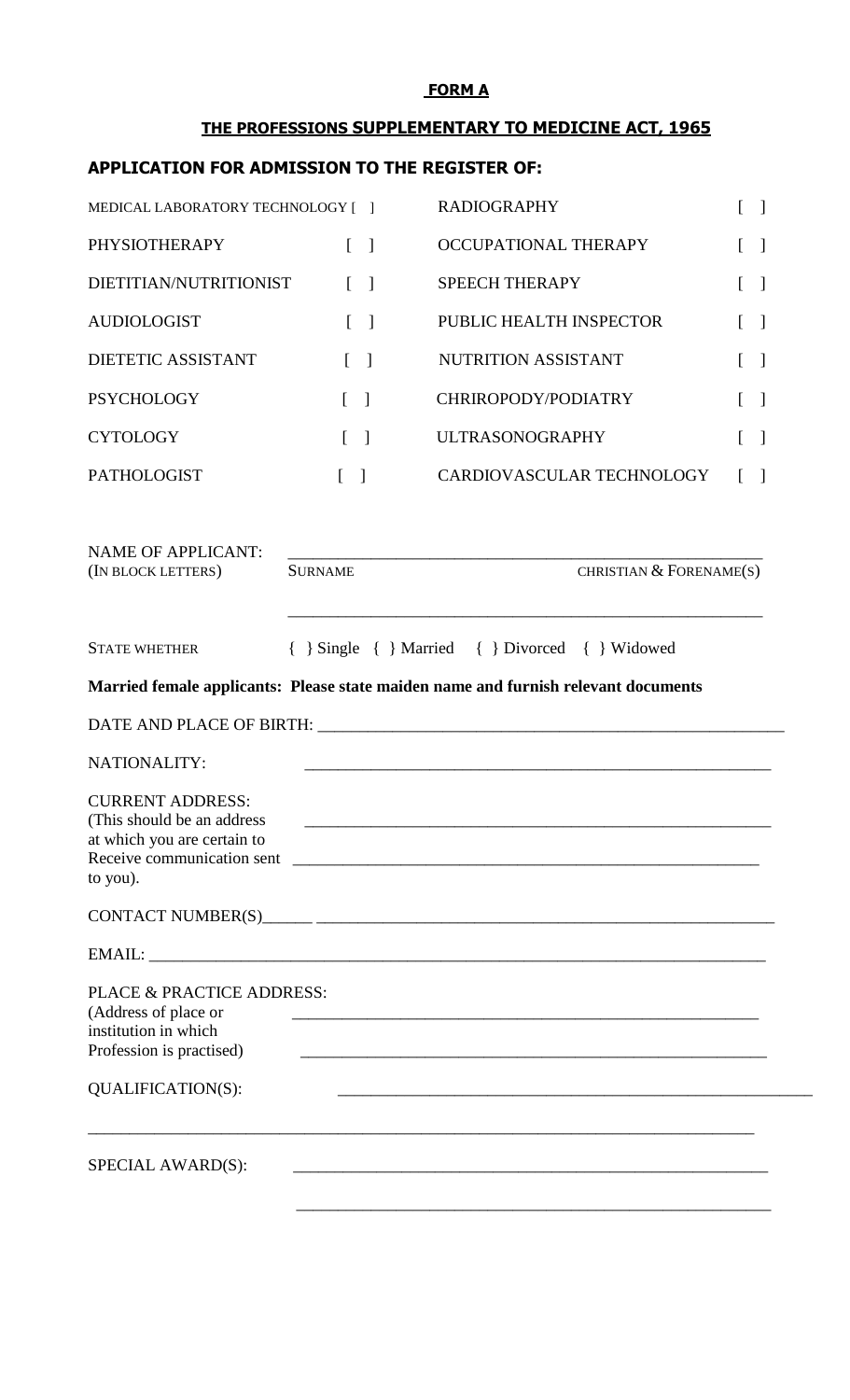### **FORWARDED HEREWITH ARE THE FOLLOWING:**

| 1.                   | CERTIFICATES (OR CERTIFIED COPIES THEREOF):                                                                            |
|----------------------|------------------------------------------------------------------------------------------------------------------------|
|                      |                                                                                                                        |
| 2.                   | <b>CHARACTER REFERENCES FROM TWO REFEREES - ONE MUST BE FROM A PERSON IN GOOD</b>                                      |
|                      | <b>STANDING IN</b>                                                                                                     |
| 3.                   | THE APPLICANT'S PROFESSION - ORIGINALS<br>ONE PASSPORT SIZE PHOTOGRAPH                                                 |
| <b>PLEASE STATE:</b> |                                                                                                                        |
| 1.                   | ARE YOU FLUENT IN THE USE OF THE ENGLISH LANGUAGE? [ ] YES [ ] NO                                                      |
| 2.                   | HAVE YOU EVER BEEN CONVICTED OF A CRIMINAL OFFENCE? [ ] YES [ ] NO<br>(If "YES" give details)                          |
| 3.                   | HAVE YOU EVER BEEN FOUND GUILTY OF PROFESSIONAL MISCONDUCT?<br>(If "YES" give details)<br>$\lceil$   YES $\lceil$   NO |
|                      | <b>I DECLARE</b> THAT THE FOREGOING PARTICULARS ARE CORRECT TO THE BEST OF MY KNOWLEDGE. I HAVE NOT                    |
|                      | MADE A PREVIOUS APPLICATION AND I HAVE READ THE COUNCIL'S GUIDELINE ON INFAMOUS CONDUCT. I                             |
|                      | ENCLOSE THE FEE OF $\quad \text{\AA}$ DOLLARS AND I HEREBY APPLY FOR REGISTRATION IN THE REGISTER FOR                  |
|                      | AND I PROMISE, IN THE EVENT OF MY BEING REGISTERED, AND IN THE                                                         |
|                      | CONSIDERATION THEREOF, TO BE BOUND BY AND TO CONFORM IN ALL RESPECTS TO THE REGULATIONS RELATING                       |
| TO                   | FOR THE TIME BEING IN FORCE.                                                                                           |
|                      |                                                                                                                        |
|                      | SIGNATURE OF APPLICANT<br><b>DATE</b>                                                                                  |

Return completed form to: **The Registrar**

**Professions Supplementary to Medicine 1 st Floor, Kingston School of Nursing 50 Half Way Tree Road, Kingston 5 JAMAICA, WEST INDIES**

| <b>FOR OFFICE USE ONLY</b>                   |  |  |  |  |
|----------------------------------------------|--|--|--|--|
| <b>DOCUMENTS RECEIVED</b>                    |  |  |  |  |
| <b>REGISTRATION FEE (\$</b><br>CHEQUE $\Box$ |  |  |  |  |
| <b>CASH</b>                                  |  |  |  |  |
| <b>REGISTRATION DATE</b>                     |  |  |  |  |
| CERTIFICATE NO.                              |  |  |  |  |
| DATE COLLECTED/DISPATCHED                    |  |  |  |  |

**FOR OFFICE VERIFIED** APPROVED **DEFERRED REJECTED** 

**\*N.B ALL FEES ARE NONE REFUNDABLE\***